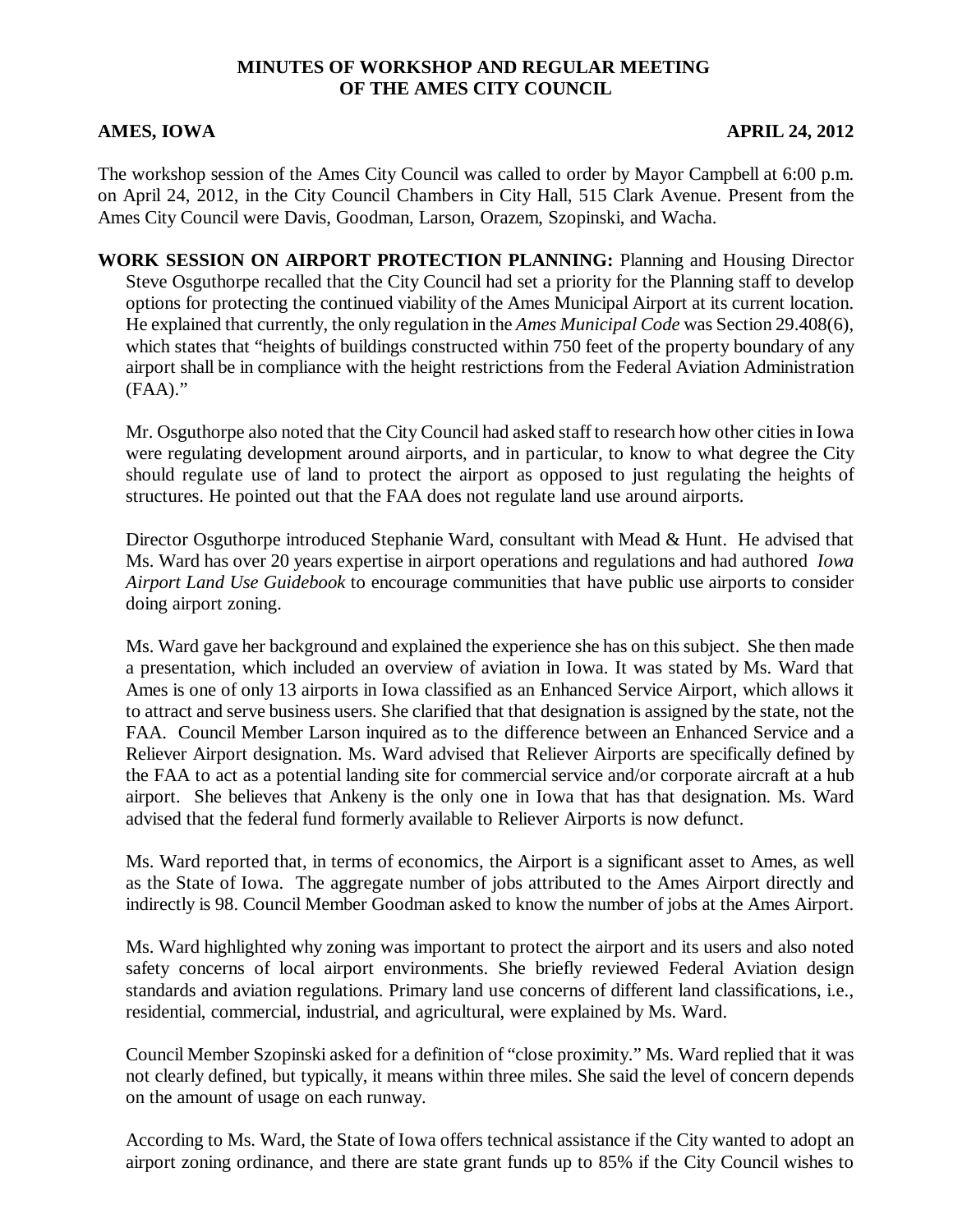adopt restrictions around the Airport. Ms. Ward recommended that the planning include partnering with adjacent counties, Iowa State University, adjacent cities, the state, and the FAA.

Ms. Ward advised that Fort Dodge had recently worked through the protection planning process without a consultant. Other Iowa communities have used the State of Iowa's checklist and standard plan as a part of their site plan review process, and some are using only a height restriction around their airports.

Again citing the Airport as a tremendous asset to Ames, Ms. Ward encouraged the City Council to pursue airport protection techniques, including further *Code* development.

Planning and Housing Director Osguthorpe presented alternatives for the City Council to consider.

Council Member Orazem asked when the County should be brought into the discussion. Mr. Osguthorpe recommended that the County be involved early in the process.

Council Member Goodman suggested that the City Council be given some time to review the information that had been presented. He would be interested in hearing from developers regarding the impact of added restrictions. Council Member Wacha agreed, adding that it would be best if it were determined how the County and other entities would be incorporated into the planning. Council Member Larson said he wanted to know what impacts would be felt by added restrictions and by whom.

Council Member Wacha recommended that the protection planning not look beyond three miles' proximity to the Airport at this time. Council Members Davis and Larson concurred.

Mayor Campbell said it was also important to consider how this potential project would fit with the priorities for the Planning Department that the Council had already set.

Council Member Orazem would like it to be determined whether or not the City should be contemplating acquiring additional land around the Airport.

Director Osguthorpe said he felt it was important for existing uses around the Airport to be identified. Certain uses might need to be restricted in the future, such as solar panels or wind turbines.

The work session adjourned at 7:00 P.M.

The Regular Meeting of the Ames City Council was called to order by Mayor Campbell at 7:08 p.m. with Council Members Davis, Goodman, Larson, Orazem, Szopinski, and Wacha present.

Mayor Campbell announced that the City Council would be working from an Amended Agenda. An additional item had been listed under Electric Services to approve a change order for Unit No. 8 Precipitator Wire Replacement project.

**PROCLAMATION FOR ARBOR DAY:** Mayor Campbell proclaimed April 27, 2012, as Arbor Day. Bill LaGrange, Ginny Huntington, and Dave and Dianne Brotherson accepted the Proclamation on behalf of Ames Trees Forever. Ms. Brotherson highlighted events that would be held in Ames in observance of Arbor Day.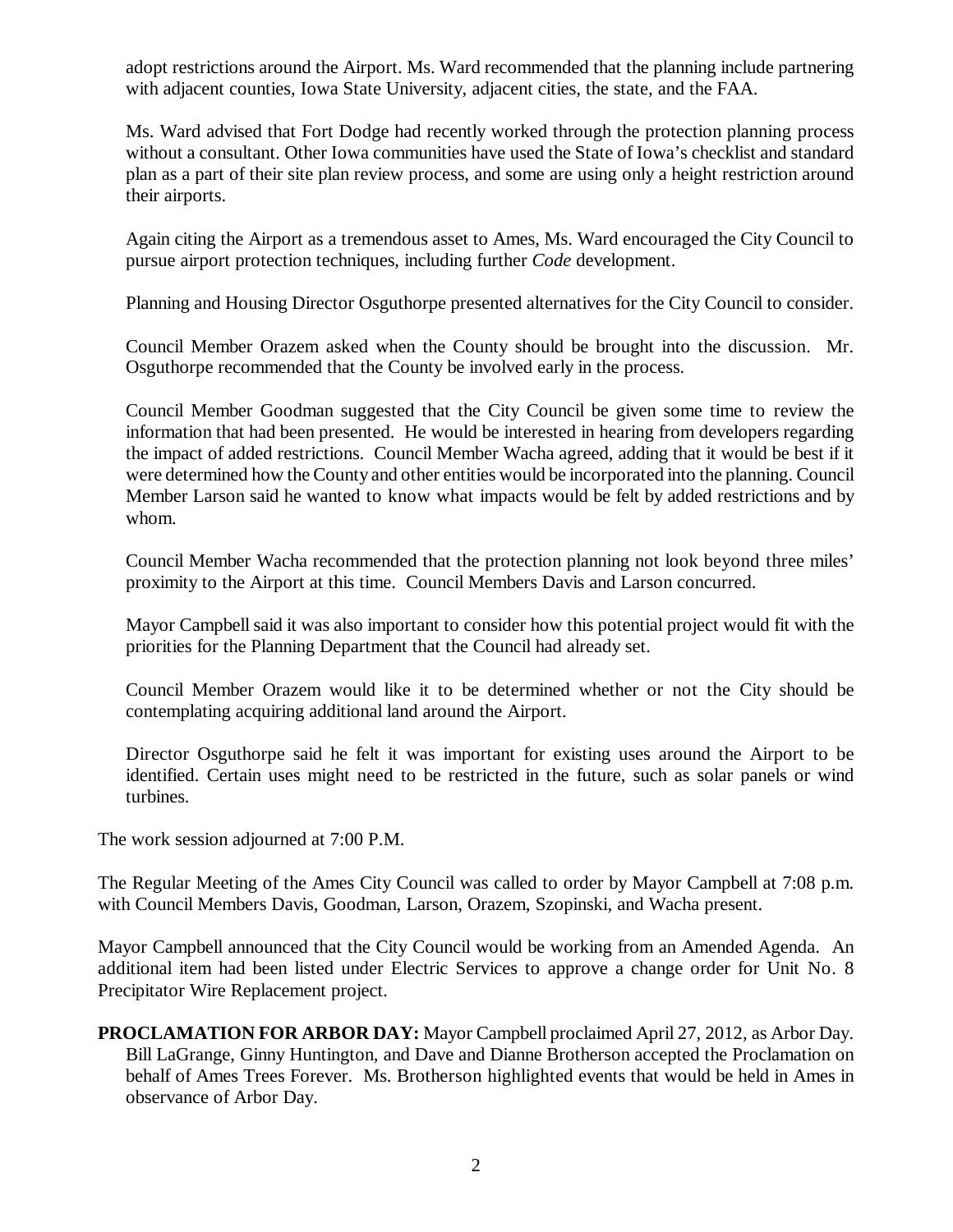**CONSENT AGENDA:** Council Member Davis asked to pull Item No. 9 (appointment of an *ex officio* student liaison to the City Council) for separate discussion. Also, Council Member Larson requested that Item No. 15 (CyRide vehicle tracking software) be discussed separately.

Moved by Davis, seconded by Wacha, to approve the following items on the Consent Agenda:

- 1. Motion approving payment of claims
- 2. Motion approving Minutes of the Regular Meeting of April 10, 2012
- 3. Motion approving certification of civil service applicants
- 4. Motion approving Report of Contract Change Orders for April 1-15, 2012
- 5. Motion approving renewal of the following beer permits, wine permits, and liquor licenses:
	- a. Class C Liquor w/Outdoor Service Perfect Games, 1320 Dickinson Avenue
	- b. Class C Beer Swift Stop #2, 3406 Lincoln Way
- 6. Motion directing City Attorney to draft ordinance prohibiting parking at all times on north side of Timber Ridge Drive
- 7. RESOLUTION NO. 12-192 confirming appointments of GSB Senator Daniel Rediske and Representative Chad Leines to Ames Transit Agency Board of Trustees
- 8. RESOLUTION NO. 12-193 approving Quarterly Investment Report for quarter ending March 31, 2012
- 9. RESOLUTION NO. 12-194 approving revisions to Records Retention Schedule
- 10. RESOLUTION NO. 12-195 approving 60-month CenturyLink private data line agreement
- 11. RESOLUTION NO. 12-196 approving funding agreement with Iowa Department of Transportation for 2011/12 Shared Use Path System Extension (Skunk River Trail Extension - HYSC to Southeast  $16<sup>th</sup> Street)$
- 12. RESOLUTION NO. 12-197 awarding contract for CyRide vehicle tracking software and three years annual expenses to NextBus in an amount not to exceed \$447,125
- 13. RESOLUTION NO. 12-198 awarding contract for purchase of Wheel Loader and Clam-Type Bucket to Murphy Tractor & Equipment of Altoona, Iowa, in the amount of \$143,100 and approving the buy-back guarantee for the loader only without returning the bucket
- 14. RESOLUTION NO. 12-199 approving preliminary plans and specifications for Brookside Park East Side Improvements; setting May 31, 2012, as bid due date and June 12, 2012, as date of public hearing
- 15. RESOLUTION NO. 12-200 approving contract and bond for 2010/11 Asphalt Resurfacing/Seal Coat Removal/ Asphalt Reconstruction Program
- 16. RESOLUTION NO. 12-201 approving contract and bond for 2011/12 Collector Street Pavement Improvements (Ash Avenue)
- 17. RESOLUTION NO. 12-202 approving contract and bond for 2012/13 Water System Improvements, Water Main Replacement (East Lincoln Way from Center Avenue to 729 East Lincoln Way)
- 18. RESOLUTION NO. 12-203 approving contract and bond for Underground Trenching for Electric Services
- 19. RESOLUTION NO. 12-204 approving contract and bond for Ames/ISU Ice Arena Rubber Flooring Replacement Project
- 20. RESOLUTION NO. 12-205 accepting completion of public improvements and releasing security for Northridge Heights Subdivision, 14<sup>th</sup> Addition Roll Call Vote: 6-0. Resolutions declared adopted unanimously, signed by the Mayor, and hereby made a portion of these Minutes.
- **APPOINTMENT OF** *EX OFFICIO* **STUDENT LIAISON TO CITY COUNCIL:** At the request of Council Member Davis, Sawyer Baker shared information about herself and her interest in serving as the *ex officio* Student Liaison.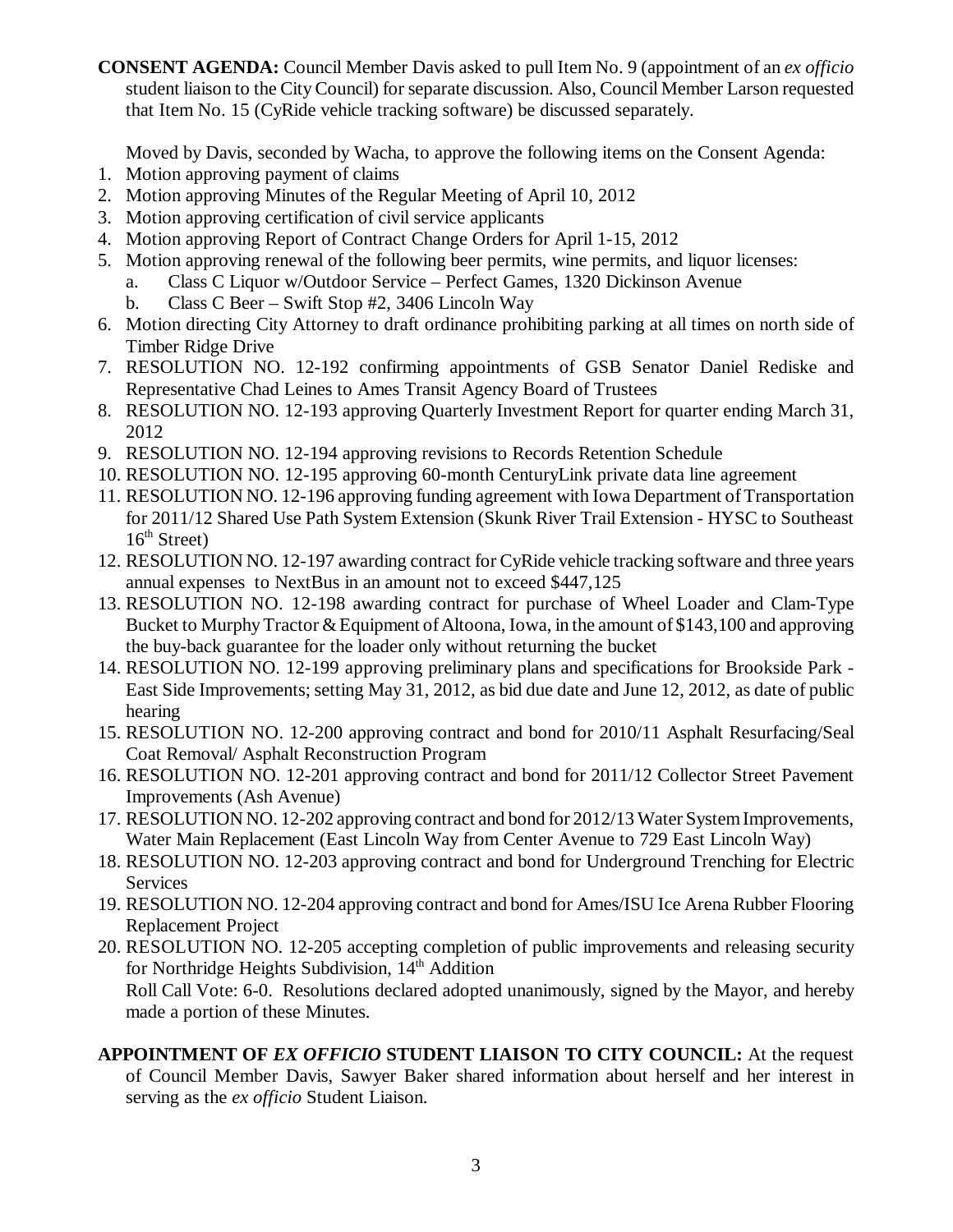Moved by Davis, seconded by Orazem, to adopt RESOLUTION NO. 12-191 approving appointment of Sawyer Baker as the *ex officio* Student Liaison to City Council.

Roll Call Vote: 6-0. Resolution declared adopted unanimously, signed by the Mayor, and hereby made a portion of these Minutes.

**CYRIDE VEHICLE TRACKING SOFTWARE:** Council Member Larson said that he had pulled this item for separate discussion so that the Transit Director could explain the project to the public.

Transit Director Sheri Kyras advised that it is a vehicle tracking system that provides Cyride customers with real-time, bus-stop-level arrival information. Customers will be able to identify a bus stop location where they would be boarding, and through the use of a computer, smart phone, or telephone, they can receive the next two times when their bus would be arriving at that stop. This is done through a Global Positioning Device that is installed on the bus. Ms. Kyras reported that funding for this project has been secured from the Government of the Student Body Trust Fund (provided by student fee dollars) for a three-year period. After that period, discussions between the Transit Board and the GSB will determine if the Trust Fund would continue to fund the system or whether CyRide's operating budget (divided among the three funding partners) would assume responsibility for the annual expense of the technology.

Council Member Wacha, Transit Board Member representing the City Council, advised that there had been concern among the Board members as to what would happen in Year 4 in reference to the ongoing costs. Although not guaranteed, Mr. Wacha said he was comfortable, given the anticipated high level of usage by ISU students and the healthy GSB fund balance, that terms could be negotiated successfully with the GSB to continue to fund the project.

Moved by Davis, seconded by Orazem, to adopt RESOLUTION NO. 12-197 awarding a contract to NextBus for vehicle tracking software and three years' annual expenses in an amount not to exceed \$447,125.

- Roll Call Vote: 6-0. Resolution declared adopted unanimously, signed by the Mayor, and hereby made a portion of these Minutes.
- **PUBLIC FORUM:** Katherine Barbara Fromm. 3531 George Washington Carver, Ames, identified herself as being from Ames, Iowa, and Escondido, California. Firstly, she expressed disappointment that there are not an adequate number of bus shelters in North Ames. Secondly, Ms. Fromm advised that she and her husband have owned 45 acres in North Ames since 1972. She wished to address flood plain issues, stating that Ames "sits on a swamp;" there is a convergence of rivers in Ames, and that is just the result of geography. Ms. Fromm said that she has been outraged by the proposed car dealership being considered on S.  $16<sup>th</sup>$  Street, which is in the flood plain. According to Ms. Fromm, retention ponds silt and will have to be dredged periodically; retention ponds are not the panacea that many think they are for development. Lastly, Ms. Fromm referenced California's excellent record in preparing for global warming. In her opinion, all good planning for cities begins with smart growth. Stating that Ames is complacent when it comes to planning for global warming, she urged that the City do a better job preparing for global warming by using Smart Growth principles.

No one else came forward to speak, and the Mayor closed Public Forum.

**OUTDOOR SERVICE AREA FOR EL AZTECA:** Moved by Davis, seconded by Larson, to approve an Outdoor Service Area in connection with the Liquor License for El Azteca, 2727 Stange Road. Vote on Motion: 6-0. Motion declared carried unanimously.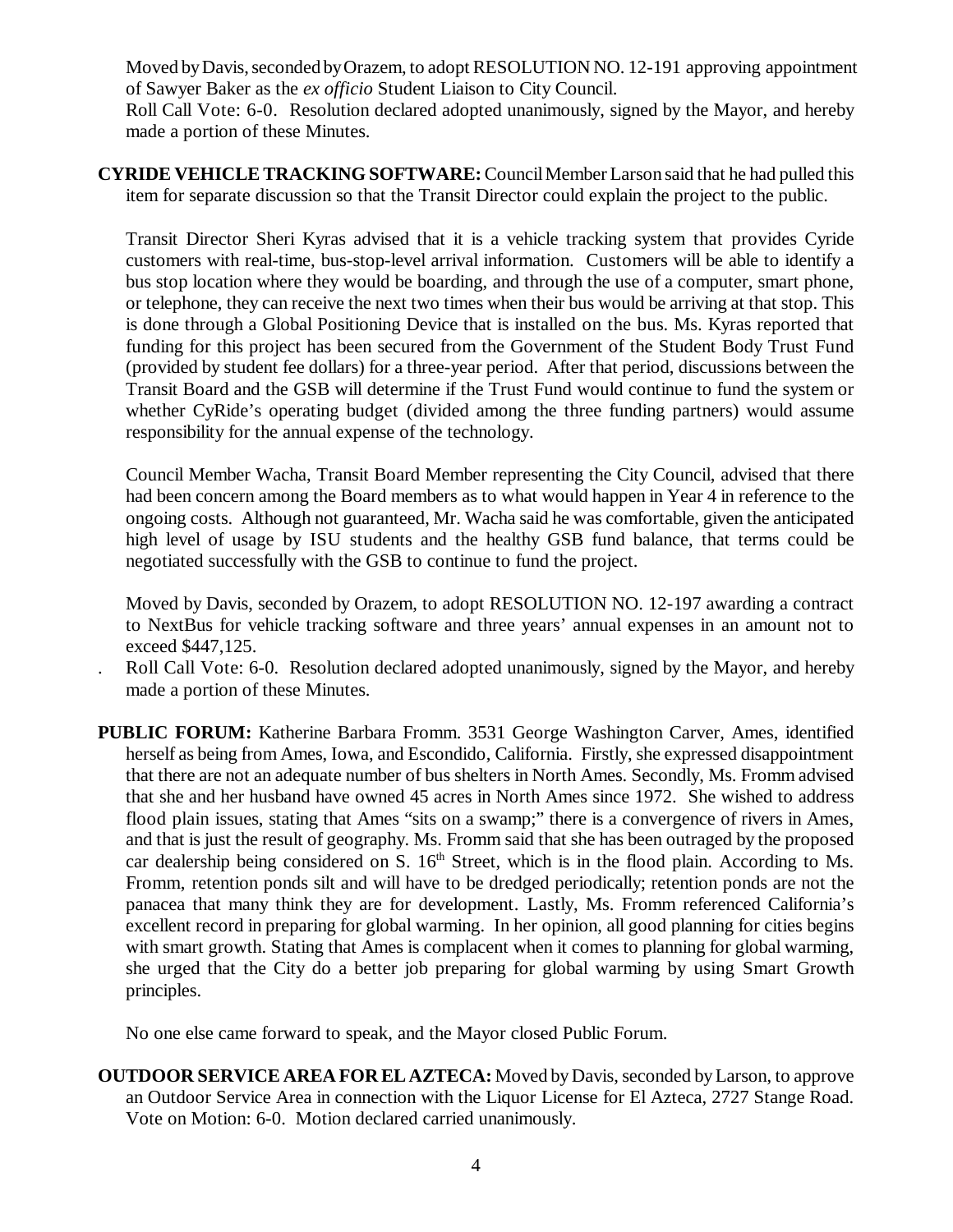# **6-MONTH CLASS B BEER PERMIT & OUTDOOR SERVICE FOR AMES JAYCEES AT**

**BANDSHELL PARK:** Moved by Goodman, seconded by Davis, to approve a 6-month Class B Beer Permit & Outdoor Service for Ames Jaycees at Bandshell Park. Vote on Motion: 6-0. Motion declared carried unanimously.

**CLASS C LIQUOR LICENSE & OUTDOOR SERVICE FOR GOLDEN WOK:** Moved byGoodman, seconded by Davis, to approve a Class C Liquor License & Outdoor Service Area for Golden Wok, 223 Welch Avenue.

Vote on Motion: 6-0. Motion declared carried unanimously.

## **5-DAY LICENSES FOR OLDE MAIN BREWING COMPANY:** Moved by Davis, seconded by

Larson, to approve the following:

- a. Class C Liquor (April 26-30) at ISU Alumni Center, 420 Beach Avenue
- b. Special Class C Liquor (May 3-7) at ISU Alumni Center, 420 Beach Avenue
- c. Class C Liquor (May 10-14) at ISU Alumni Center, 420 Beach Avenue
- d. Class C Liquor (May 12-16) at CPMI Event Center, 2321 North Loop Drive

Vote on Motion: 6-0. Motion declared carried unanimously.

**ENCROACHMENT PERMIT FOR SIGN AT 323 MAIN STREET:** Moved by Davis, seconded by Goodman, to approve an Encroachment Permit for a sign at Della Viti, 323 Main Street. Vote on Motion: 6-0. Motion declared carried unanimously.

**HOPE RUN ON JUNE 16, 2012:** Moved by Davis, seconded by Wacha, to approve the following:

- a. RESOLUTION NO. 12-206 approving closure of portion of Mortensen Road from 7:45 a.m. to approximately 8:15 a.m.
- b. RESOLUTION NO. 12-207 approving closure of portion of State Street from 7:45 a.m. to approximately 10:00 a.m.

Roll Call Vote: 6-0. Resolutions and motions declared adopted unanimously, signed by the Mayor, and hereby made a portion of these minutes.

#### **AMERICAN LEGION PARADE ON JULY 14, 2012:** Moved by Goodman, seconded by Wacha, to approve the following:

- a. RESOLUTION NO. 12-208 approving closure of portions of Main Street,  $5<sup>th</sup>$  Street, Clark Avenue, Burnett Avenue, Kellogg Avenue, and Douglas Avenue from 5:00 to 7:00 p.m.
- b. RESOLUTION NO. 12-209 approving closure of portion of CBD Lot X from 5:00 to approximately 8:00 p.m.
- c. RESOLUTION NO. 12-210 approving waiver of parking meter fees from 5:00 to 6:00 p.m.
- d. Motion approving Blanket Vending Permit
- e. RESOLUTION NO. 12-211 approving waiver of fee for Blanket Vending Permit
- f. Motion approving Blanket Temporary Obstruction Permit
- g. Motion approving 5-Day Class B Beer Permit & Outdoor Service

Council Member Wacha asked if the 5-Day Permit had been applied for as he did not see any information in the Council packet. David Rehbein, 1505 Douglas, Ames, representing the American Legion Post, stated that the Permit had been applied for through the State of Iowa.

Roll Call Vote: 6-0. Resolutions and motions declared carried unanimously, signed by the Mayor, and hereby made a portion of these minutes.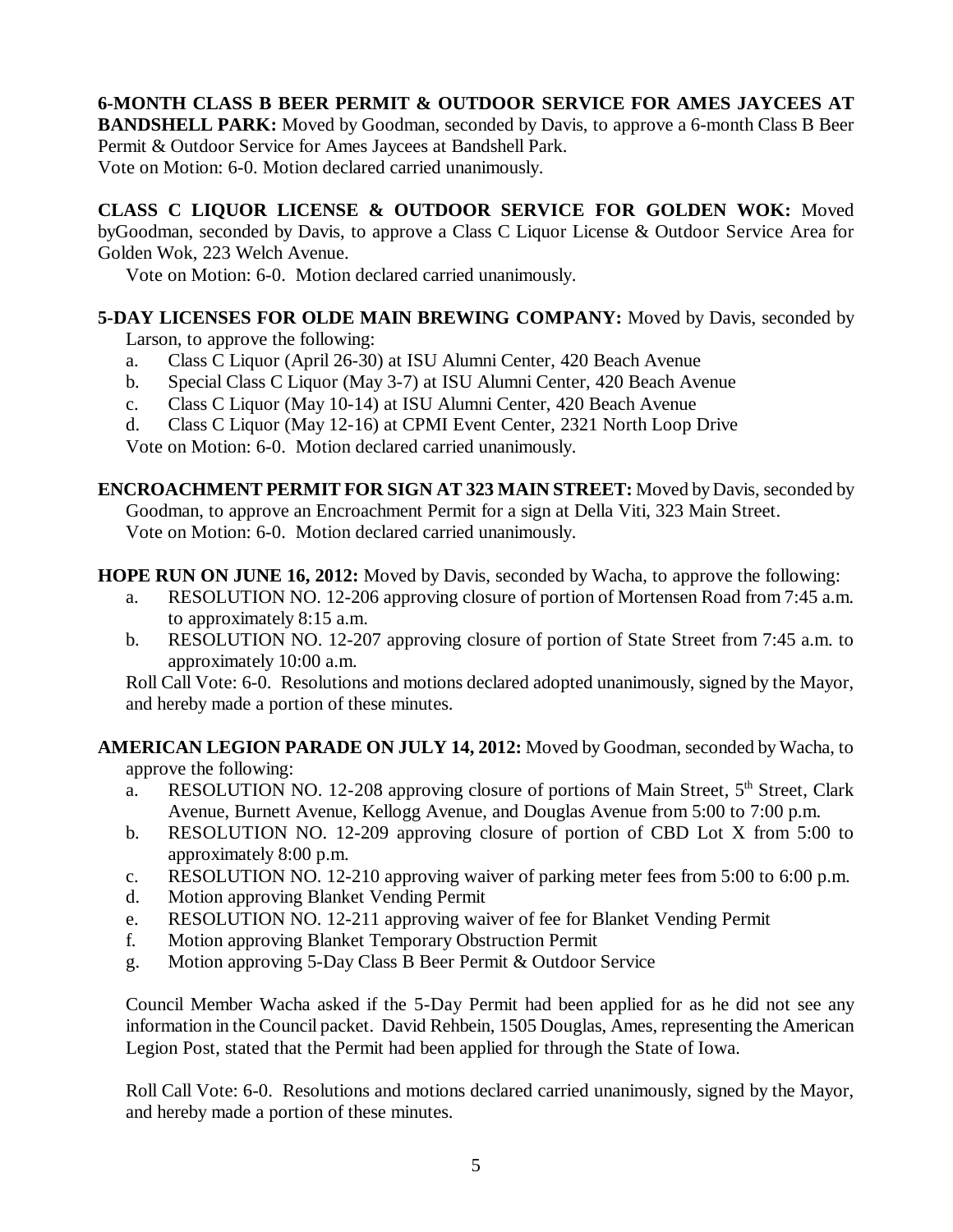Mr. Rehbein advised that this was the first year in the 93 years since the American Legion Conference had existed that it had been held in Ames. He welcomed all Council members to ride in the Parade.

# **SUMMERFEST IN CAMPUSTOWN ON JUNE 9, 2012:** Moved by Davis, seconded by Wacha, to

approve the following:

- a. RESOLUTION NO. 12-212 approving closure of 100-200 block of Welch Avenue and Welch Lot T from 8:00 a.m. to 11:00 p.m.
- b. RESOLUTION NO. 12-213 approving waiver of electricity costs and parking meter fees
- c. Motion approving Blanket Temporary Obstruction Permit
- d. Motion approving Blanket Vending Permit
- e. RESOLUTION NO. 12-214 approving waiver of fee for Blanket Vending Permit
- f. Motion approving 5-Day Class B Beer Permit with Outdoor Service

Ann Taylor, owner of Dogtown University, invited the City Council and public to attend the activities in Campustown on June 9 from Noon to approximately 9:00 p.m.

Roll Call Vote: 5-0-1. Voting aye: Davis, Larson, Orazem, Szopinski, Wacha. Voting nay: None. Abstaining (due to conflict of interest): Goodman. Resolutions and motions declared carried unanimously, signed by the Mayor, and hereby made a portion of these minutes.

**HUMAN SERVICES:** Revisions to ASSET Policies and Procedures. Assistant City Manager Sheila Lundt explained that each year, the ASSET Administrative Team members and volunteers review its Policies and Procedures. As a result of that process, minimal changes were being recommended. Ms. Lundt explained the proposed changes, which were approved by all ASSET Funders.

Moved by Davis, seconded by Wacha, to adopt RESOLUTION NO. 12-215 approving revisions to ASSET Policies and Procedures.

Roll Call Vote: 6-0. Resolution declared adopted unanimously, signed by the Mayor, and hereby made a portion of these minutes.

Update on Status of Outstanding Human Services Contracts: Ms. Lundt gave the status of the six ASSET contracts that are still being held: American Red Cross, Big Brothers/Big Sisters, Heartland Senior Services, Lutheran Services in Iowa, and The Richmond Center/Community and Family Resources (CFR). Assistant City Manager Lundt reported that a meeting has been set with Heartland Senior Services to finalize contract terms for non-transportation services (nutrition needs) and for HIRTA to take over the transportation service. She also stated that, since CFR and The Richmond Center have a merged board, the contract with CFR will be held until The Richmond Center audit has been received.

At the request of Council Member Szopinski, Assistant City Manager Lundt explained how mental health services would be provided in the transition period. She advised that all the funders' current contracts will remain in place until June 30; none has been ended early. Representatives from Eyerly Ball Mental Health Services out of Polk County have been meeting with staff from CFR/Richmond Center to develop service transition plans. Staff has been told that CFR anticipates receiving a three-year mental health certification from the state. CFR has indicated that it plans to focus on providing services to those needing co-occurring treatment. Mental health services provided through CFR would be for adults only; however, some youth will be seen in therapy only. Ms. Lundt advised that, in regards to clients with co-occurring diagnoses (mental health issues/substance abuse), the Council will need to decide whether it wishes to include reimbursement for those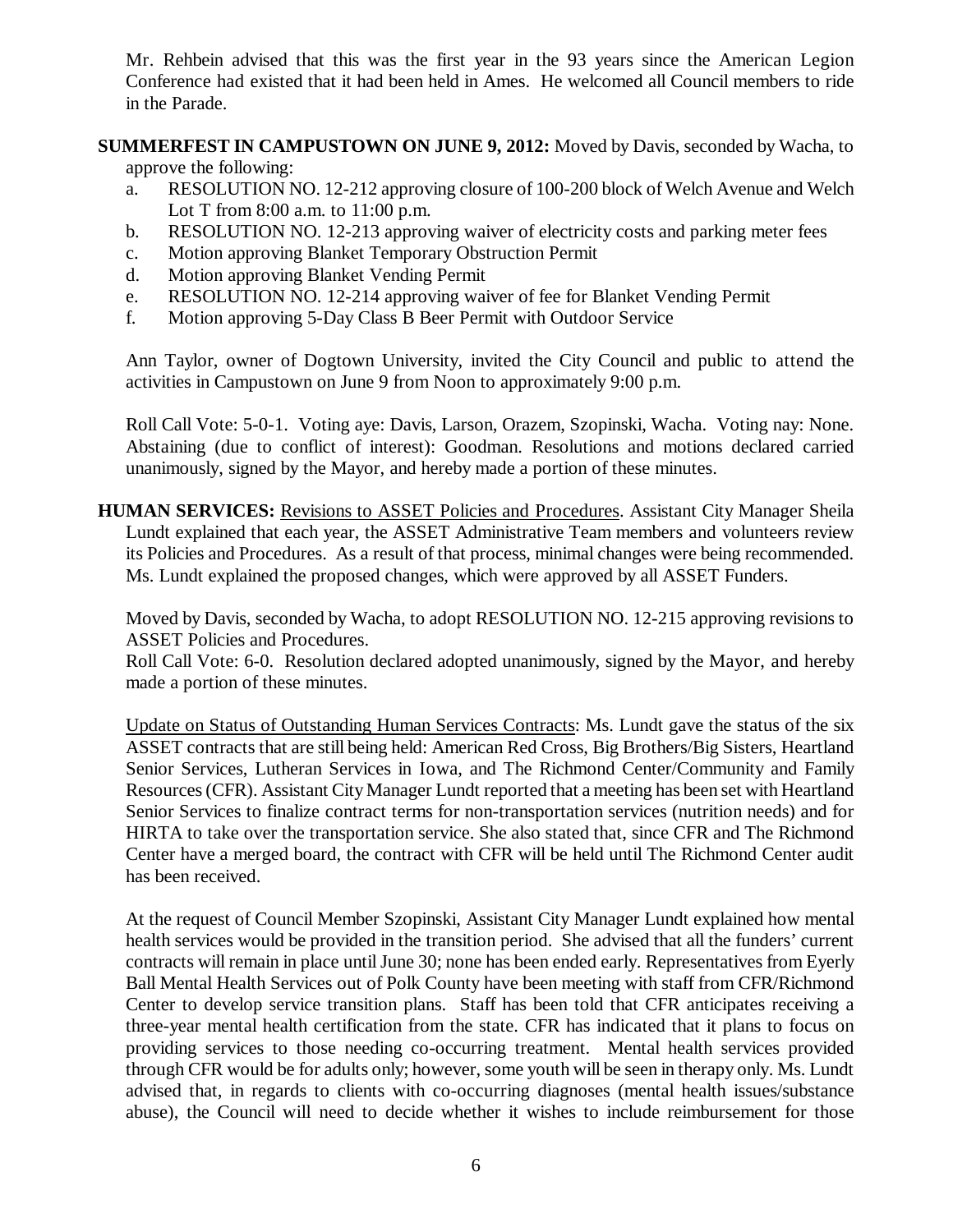services under any new contract issued to CFR for the 2012/13 year. Further, Ms. Lundt stated that the State and County will be transitioning Medicaid clients to Eyerly Ball as will the City's support for straight mental health services.

Council Member Orazem asked what the implications will be from the change in management of mental health services at the state level. Ms. Lundt introduced Deb Schildroth, Story County's representative to ASSET. Ms. Lundt said that any implications will depend on the final bill that gets approved by both Houses; the funding issue is huge. Ms. Schildroth, Story County Community Services, advised that there was a bill passed in the House today regarding the redesign of mental health services. The funding remains as the biggest challenge; it is not fully funded. Ms. Schildroth explained the current funding sources and future possibilities, including a per-capita levy and regional-type system. Conversations that had occurred in the Legislature today concerning this topic were summarized by Ms. Schildroth. Council Member Goodman pointed out that transportation was a key issue. Ms. Lundt noted that the system is already complicated, and may become more so, but the City needs to concentrate on needed services and ensuring that the entities in the region pay their fair share.

Council Member Davis asked when The Richmond Center audit was expected to be received. Ms. Lundt answered that she hoped it would be received prior to the end of the fiscal year (June 30). She said that they are continuing to talk with The Richmond Center about its audit, but no date or time was given as to when it would be received; staff will have to keep the Council posted.

Council Member Larson referenced the \$25,000 operations loan that had been provided by the City to The Richmond Center in November 2008. Ms. Lundt provided the history behind the operational funding provided to The Richmond Center in 2008, which totaled \$178,000. The City provided \$45,000, and \$25,000 of that was in the form of a forgivable loan. She listed the criteria that have to be met to allow for the forgiveness of the loan. One of those criteria was that mental health services were to be viable and able to continue beyond 2009. It was noted that The Richmond Center audit must be received before that could be determined. After the audit is received, a recommendation will be made by City staff.

Bernice Buchanan, representing The Richmond Center/CFR, advised that they had submitted all of the documentation requested for the audit and have been told that after tax season, their audit would be completed. She said that they are using the new software to bill clients electronically, which has proven to be very beneficial. Ms. Buchanan advised that CFR saw an increase of \$100,000 in receivables the first year they used the software.

Human Services Contract with Eyerly Ball. Ms. Lundt advised that, after completion of the Request For Proposal (RFP) process, Eyerly Ball was chosen to become the new community mental health care provider for Story County. Ms. Lundt advised that in order to begin reimbursement to Eyerly Ball for establishing community mental health services in the current year (2011/12), the ASSET Funders are being asked to provide start-up contributions totaling \$140,210. As such, the City is being asked to provide \$23,560, Story County is being asked to contribute \$109,785, and United Way is being asked for \$6,450. The Government of the Student Body may be asked for approximately \$400. Ms. Lundt reported that the breakdown of funding was based on the recommended proportion of funding from each funder for mental health services for 2012/13.

Ms. Lundt gave the background from the distribution of the RFP to the present. According to Ms. Lundt, Eyerly Ball is in the process of looking for an appropriate location for its facility, hiring staff,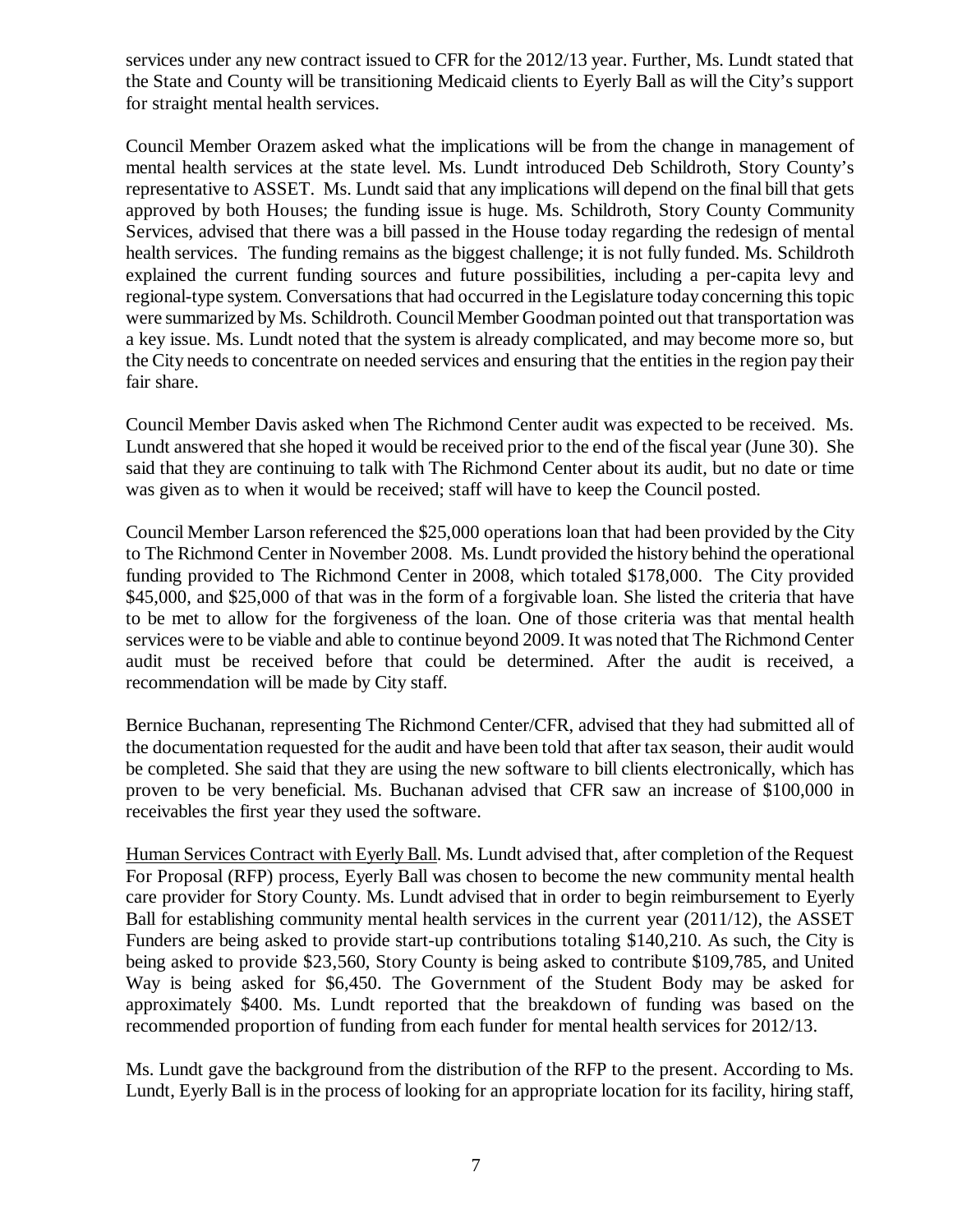and preparing to provide its services to clients. Once the full line-up of services is outlined, a contract with Eyerly Ball will be entered into for 2012/13.

Council Member Orazem asked, since the new billing software and conversion of accounting system used by The Richmond Center/CFR was purchased through the \$178,000 financing, if the client information would be transferred to Eyerly Ball or stay with The Richmond Center/CFR. Ms. Lundt stated that it would depend on the future of The Richmond Center. When they spoke with representatives of The Richmond Center last week, they were told that it could be closing within the next year. If that happens, those resources would stay with CFR, but it would be premature to say at this point. Mr. Orazem then asked how client records would be transitioned from The Richmond Center/CFR to Eyerly Ball. Chris Sorensen, representing Eyerly Ball, informed the Council that there are HIPAA laws that need to be considered. He has a conference call scheduled with the software vendor, and they are working with The Richmond Center/CFR to receive legal access to client information.

Noting that Iowa State University (ISU) students represent one-third of the County's population, Council Member Orazem asked how the University is being integrated into the system. Ms. Lundt explained that ISU is actively involved in the Mental Health/Criminal Justice programs. According to Ms. Lundt, conversations concerning where students may receive treatment if they are not from Iowa have occurred with a local legislator, but still needs to be resolved. *Ex officio* Member Baker shared that the GSB is feeling the strain of a lack of mental health service providers for the students that are not from Iowa and are not legally adults (not yet age 18).

Ms. Lundt advised that she will continue as a United Way volunteer on the Mental Health/Criminal Justice Task Force after her retirement from the City.

Moved by Davis, seconded by Wacha, to adopt RESOLUTION NO. 12-216 approving the Human Services Contract with Eyerly Ball for providing mental health services for residents of Ames, allocating \$23,560 out of the Local Option Sales Tax fund balance.

Council Member Larson asked if the other funders had approved their share of the 2011/12 funding to Eyerly Ball. Steve McGill, Past President of the Story County United Way Board and a member of ASSET, said that the Board members are supportive of providing its proposed allocation.

Roll Call Vote: 6-0. Resolution declared adopted unanimously, signed by the Mayor, and hereby made a portion of these minutes.

In that this is the last meeting for Assistant City Manager Sheila Lundt, who is retiring after 28 years of service with the City of Ames, Mayor Campbell proclaimed today as SHEILA LUNDT DAY. Ms. Lundt thanked the City Council, staff, and community for its support.

**2011/12 FUNDING CONTRACT FOR VEISHEA, INC.:** Project Manager Brian Phillips advised that funds awarded will be used towards costs associated with contracting for and/or providing for a pancake feed to be held as an alcohol-free activity during the late-night hours of VEISHEA weekend 2012. As a contingency, patrons of the pancake feed were to be charged lower prices than they would have been if expenses were not subsidized.

Council Member Wacha noted that the VEISHEA event organizers were still charging \$4/person for the pancake feed this year, which he thought was rather high in that the City was being asked to provide \$8,000 in funding. Mr. Phillips said that the funding application had indicated that the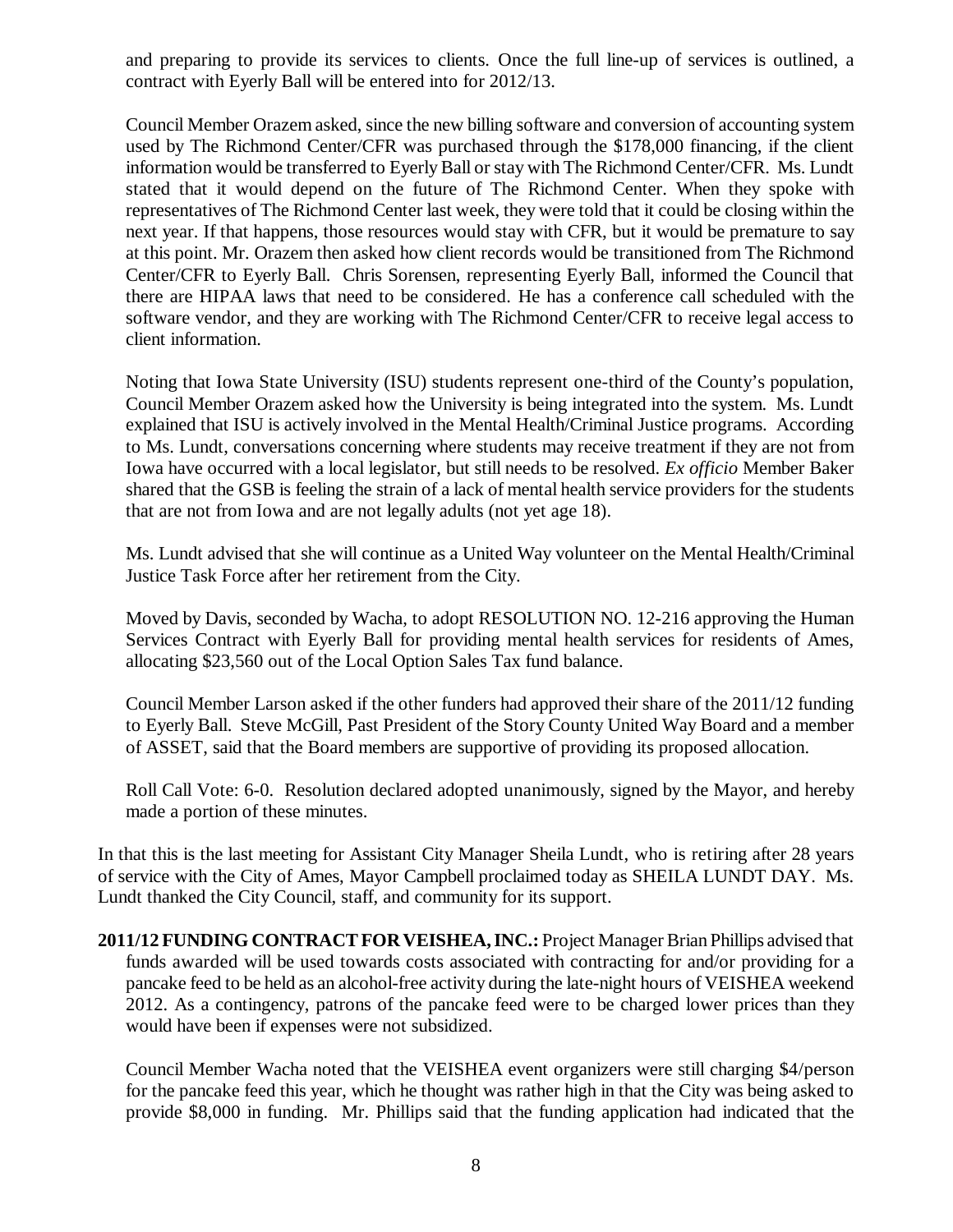pancake feed was anticipated to cost in excess of \$30,000. Mr. Wacha stated his opinion that a profit should not be made. He recommended that, next year, the Council be told what the event actually costs. Council Member Goodman agreed.

Council Member Larson suggested that the City Council be more involved, e.g., flip pancakes, not just provide funding.

Moved by Wacha, seconded by Goodman, to adopt RESOLUTION NO. 12-217 approving a 2011/12 Funding Contract for VEISHEA, Inc., in an amount not to exceed \$8,000. Roll Call Vote: 6-0. Resolution declared adopted unanimously, signed by the Mayor, and hereby made a portion of these minutes.

**2012/13 FUNDING CONTRACTS WITH LOCAL ORGANIZATIONS:** Project Manager Phillips explained that, during approval of the 2012/13 budget, the Council allocated funds for use by several local organizations to provide facilities and services for use by the public. The contracts are similar to those utilized for arts and human service agencies' funding.

Council Member Goodman stated that, to him, it is important for the City to receive verification of how the funds were spent. Mr. Phillips advised that those requirements are contained in the Contract; no cash is up-fronted and payments are made on a receipt basis only.

Moved by Davis, seconded by Larson, to adopt RESOLUTION NO. 12-218 approving the 2012/13 Funding Contracts with local organizations, as follows:

| Organization                         | Amount  |
|--------------------------------------|---------|
| VEISHEA, Inc.                        | \$8,000 |
| Hunziker Youth Sports Complex        | 25,000  |
| Homecoming Central Committee         | 1,000   |
| Ames Historical Society              | 16,000  |
| Main Street Cultural District        | 31,000  |
| <b>Campustown Action Association</b> | 25,000  |

Roll Call Vote: 6-0. Resolution declared adopted unanimously, signed by the Mayor, and hereby made a portion of these minutes.

**NORTHRIDGE HEIGHTS SUBDIVISION BIKE PATH IMPROVEMENTS:** Assistant City Manager Bob Kindred stated that, as part of the Northridge Heights development north of Bloomington Road, the City and Uthe Development Co., LLC, entered into a Development Agreement (in 2000). Under the terms of that Agreement, the developer agreed to convey to the City, at no cost, a four-acre area at the intersection of Harrison Road and Stange Road for use as a City neighborhood park. That conveyance was to count toward satisfaction of the City's open space requirements for the Subdivision and was to occur when 375 dwelling units had been constructed in the Subdivision. The developer also agreed to pay the City \$80,000 in cash for park improvements and equipment.

According to Mr. Kindred, as part of the Development Agreement, the developer also agreed to construct all street improvements throughout Northridge Heights Subdivision at no charge to the City. The developer also agreed that bike path improvements would be completed along specified streets in the Subdivision. In preparation for approval of the Final Plat for Northridge Heights,  $15<sup>th</sup>$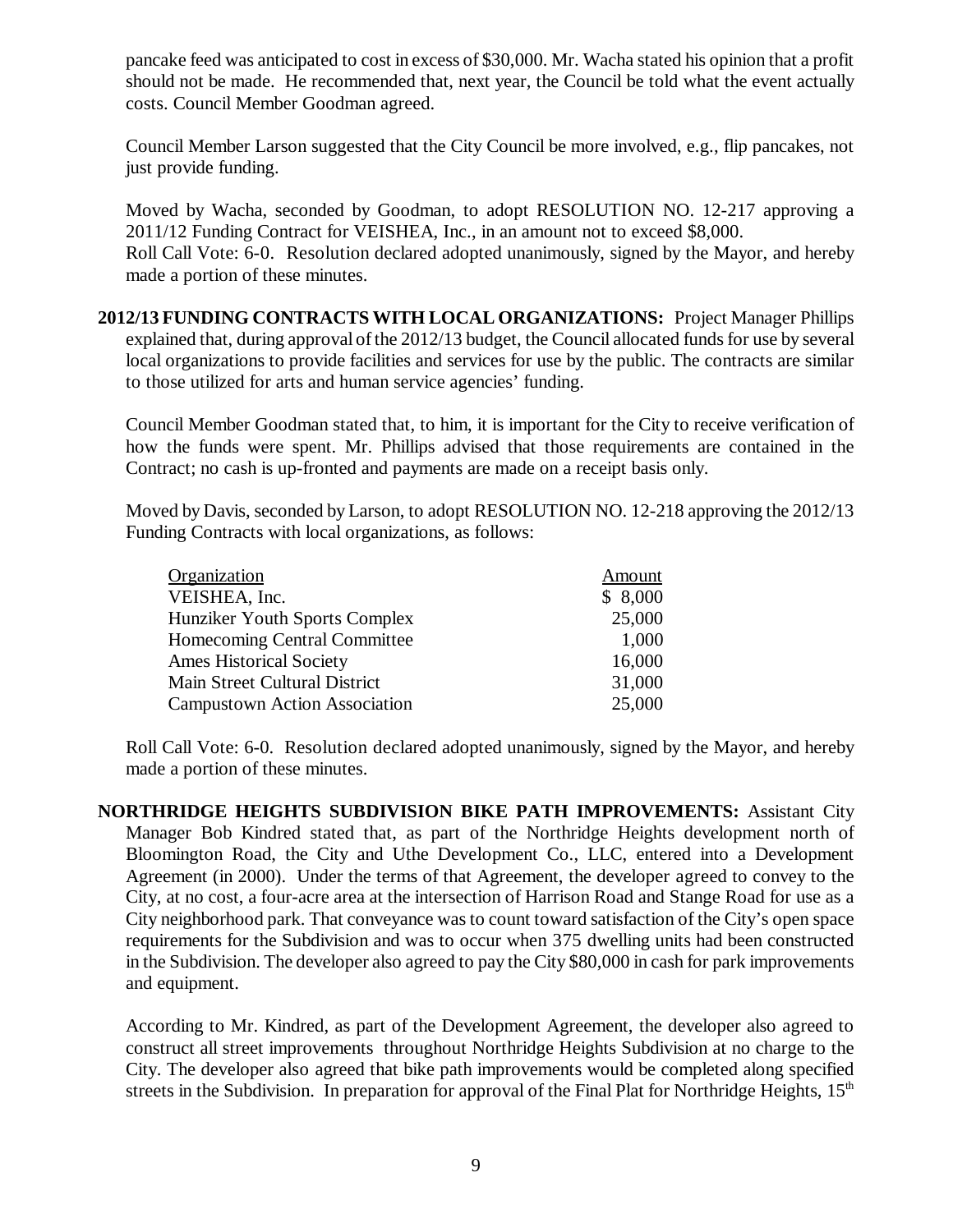Addition, the developer had to have completed or financially secured those improvements before approval could be given to the Final Plat.

Mr. Kindred explained that, as the improvements have been carried out, a question has arisen regarding the responsibility for constructing bike trails along Harrison and Stange adjacent to the new park. He said that, historically, a developer assumes responsibility for installation of both bike path and sidewalk improvements throughout a subdivision; however, those paths and sidewalks are not required to be installed or financially secured prior to Final Plat approval. Instead, the developers typically pass those responsibilities on to the purchasers of each lot. Installation of sidewalks, and oftentimes bike paths, is usually delayed until each lot purchaser has completed their desired construction activity; after which the lot purchasers fulfill that responsibility. The sidewalk and bike path systems throughout the subdivision are then completed lot-by-lot as the subdivision develops. It was noted by Mr. Kindred that that approach is a matter of practice followed by developers and staff, rather than a policy spelled out by the Council.

Mr. Kindred said, to staff's knowledge, the situation at hand had not previously been encountered.

Chuck Winkleblack,  $105 \text{ S}$ ,  $16^{\text{th}}$  Street, Ames, speaking for the developer, advised that when \$80,000 was provided to the City and the land for the park was dedicated by the developer, they thought that was for the park improvements. He noted that since that time, the developers have provided a water line and changed the storm sewer, which were not part of the Preliminary Plat. In accordance with the City's standard practice, the Northridge Heights developer believed that the City would install the bike paths adjacent to the park since the City is the new owner of that land.

Katherine Fromm said she was appalled that the City did not require land to be set aside for parkland, and had actually in the past paid developers to create neighborhood parks.

Council Member Orazem asked to know how the \$80,000 already paid to the City was being used. Nancy Carroll, Parks & Recreation Director, said that the \$80,000 paid by the developer has been combined with approximately \$160,000 in the Park Development Fund to pay for creation of the park. Also, at the inquiry of Council Member Orazem, Ms. Carroll stated that the developer had donated four acres for construction of the park.

City Council Member Goodman said that, after reading the portion of the Agreement, which had been signed by the developer, the responsibilities of the developer were very clear.

At the inquiry of Council Member Davis, Ms. Carroll acknowledged that the developer had laid the water line exactly as the City had desired. Mr. Davis noted that that improvement had not been a responsibility of the developer.

Council Member Larson said that he could see how there was confusion on both the City's and the developer's part.

Moved by Larson, seconded by Orazem, that the developer and City split, 50/50, the costs of the required sidewalks due to misinterpretation of responsibilities on the part of both parties.

Council Member Goodman asked Assistant City Attorney Judy Parks to advise if the provision for bike path/sidewalk construction was specifically addressed in the Development Agreement. Ms. Parks noted that she had reviewed the Agreement in detail, and it was clear that it was the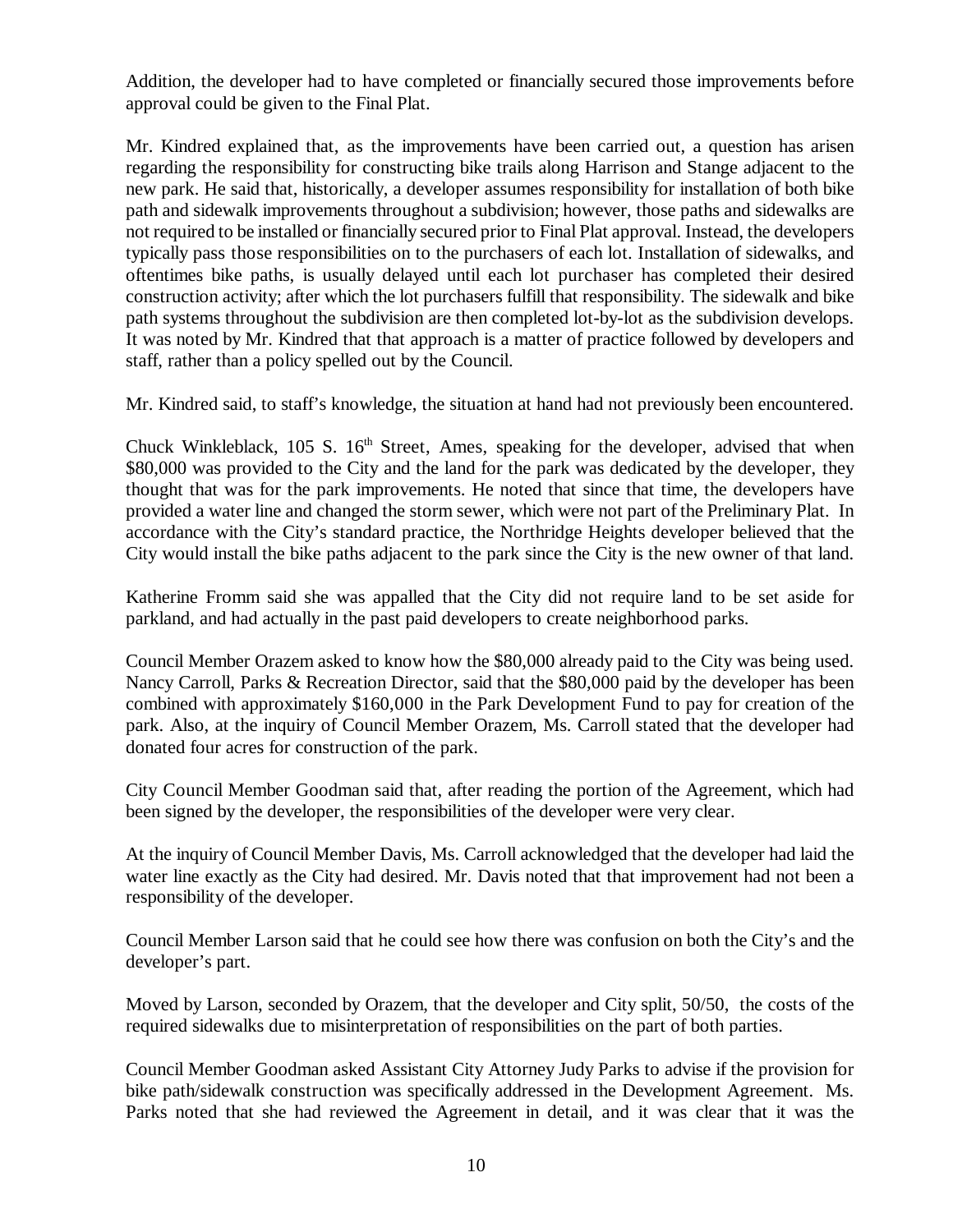developer's responsibility at its sole expense. She said that if those costs were ultimately to be passed on to a third party, that would be between the developer and the ultimate purchaser of lots.

Council Member Wacha said that it was understandable to him why this is confusing to the developer. In the spirit of cooperation, he advised that he would support the motion to split the costs.

Council Member Larson noted that it was unclear what the \$80,000 was to be used for; that is the question to him – whether the developer had already paid for improvements. Council Member Orazem noted that the developer had done things above and beyond what was required in the Development Agreement.

Vote on Motion: 3-3. Voting aye: Davis, Larson, Wacha. Voting nay: Goodman, Orazem, Szopinski. Mayor voted nay to break the tie. Motion failed.

Assistant City Attorney Parks said that if there was no additional motion, the terms of the Agreement would remain in effect; thus, the developer would be obligated to install the bike paths/sidewalks.

## **ENGINEERING SERVICES AGREEMENT FOR AMES PLANT AREA SUBSTATIONS**

**IMPROVEMENTS:** Moved by Davis, seconded by Goodman, to adopt RESOLUTION NO. 12-219 approving the Engineering Services Agreement for Ames Plant Area Substations Improvements to Dewild Grant Reckert & Associates Company of Rock Rapids, Iowa, in an amount not to exceed \$322,700.

Roll Call Vote: 6-0. Resolution declared adopted unanimously, signed by the Mayor, and hereby made a portion of these minutes.

## **CHANGE ORDER FOR UNIT NO. 8 PRECIPITATOR WIRE REPLACEMENT PROJECT:**

Moved by Davis, seconded by Larson, to adopt RESOLUTION NO. 12-220 approving Change Order No. 1 in an amount not to exceed \$43,500 to USCC for Unit No. 8 Precipitator Wire Replacement Project.

Roll Call Vote: 6-0. Resolution declared adopted unanimously, signed by the Mayor, and hereby made a portion of these minutes.

**LIBRARY RENOVATION PROJECT:** Library Director Art Weeks introduced Brad Heemstra of Integrity Construction Services, LLC.

Moved by Goodman, seconded by Davis, to adopt RESOLUTION NO. 12-221 approving the Construction Advisor Services Contract with Integrity Construction Services, LLC, of Ames, Iowa, in an amount not to exceed \$85,000 pertaining to the Library Renovation project. Roll Call Vote: 6-0. Resolution declared adopted unanimously, signed by the Mayor, and hereby

made a portion of these minutes.

**REPAIR TO METHANE ENGINE GENERATOR SET #2:** Moved by Davis, seconded by Goodman, to direct staff to proceed with development of specifications for Repair to Methane Engine Generator Set #2 and authorizing the project budget of \$129,000.

Vote on Motion: 6-0. Motion declared carried unanimously.

The meeting recessed at 9:00 a.m. and reconvened at 9:10 p.m.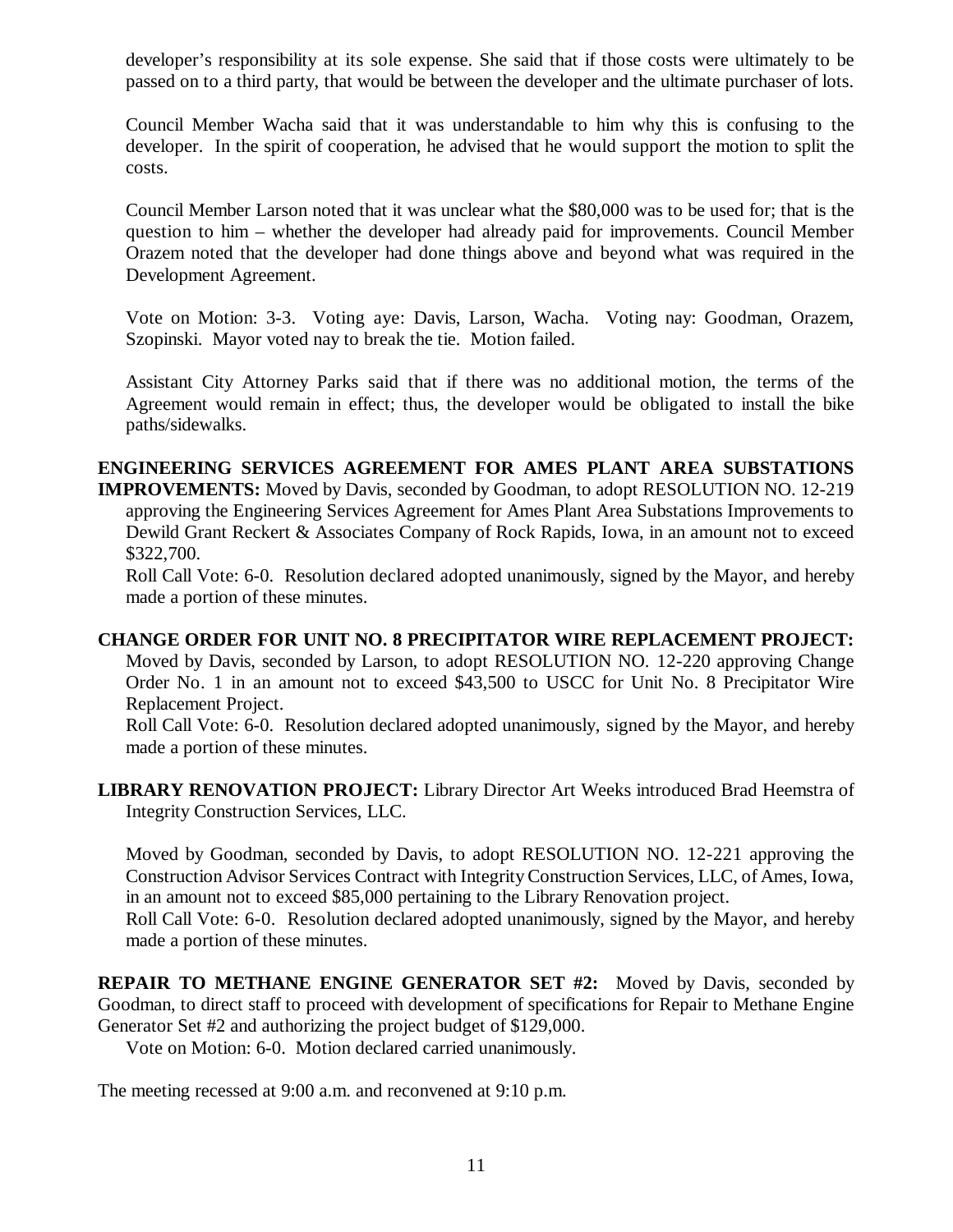**REPORT ON EMERGENCY RESPONSE TIME:** Fire Chief Clint Petersen told the Council that the report focused specifically on response time goals and did not address a future fire station location. He noted, however, the impact that Councils' decisions have on the locations of fire station. The Chief advised that there is no legal mandate for a city's fire response time. *Iowa Code* requires cities to "provide for the protection of life and property against fire," but does not specify minimum response time criteria. Chief Petersen noted that since at least 1984, the City has had a goal for the Fire Department to respond to 85% of the community within 5 minutes travel time. However, the challenge to meet that goal has been exacerbated by the City's growth in land area (14% increase in land area in the last 15 years and a 16% increase in population in10 years). Another study was completed in 1999, which showed that 82% of the City could be reached within 5 minutes, or 79% within 5 minutes when the Duff Avenue railroad crossing was impassable.

According to Chief Petersen, in 2011, 83% of the City's land area was serviceable within five minutes' travel time. During that same year, 87.5% of actual calls had a five-minute or shorter response. Chief Petersen recognized that advances in technology allow the City to map actual calls for service and provide information more efficiently for analysis. He reported that, if the City continues to grow as anticipated, relocations and/or additional fire stations are not a matter of if, but of when and where. He noted that factors such as the growth of the City's land area, population growth, density, direction of growth, and the type of development will influence the need for future fire stations.

According to Chief Petersen, the number of emergency calls for service in Ames is at an historical high; it mirrors the national trend. Chief Petersen also noted that call volumes had intensified in certain types of occupancies over time in Ames. Particular types of development tend to have higher Fire Department service needs, e.g., areas of high-density residential, commercial areas, medical, assisted-living, and/or nursing home facilities. A map was shown of the existing fire response density.

Chief Petersen gave the definition of response time goal and explained how it is measured, and why it is important. He defined flash over, stating that it is extremely dangerous; even protected fire fighters cannot survive for more than a few seconds.

It was noted that modern structures are somewhat less likely to ignite than older structures due to improvements in electrical safety; however, the typical layouts of modern structures allow fire to grow and spread much more quickly than a similar fire in a structure constructed 30 or more years ago. In addition, typical modern furnishings produce more dangerous heat and gases once ignited compared to furniture constructed with natural fibers and materials (common in the 1950s and 60s).

Chief Petersen reviewed EMS response information. Currently, both Mary Greeley Medical Center (MGMC) and the Fire Department respond to emergency medical calls. It was noted that MGMC currently does not have an adopted response time goal. MGMC has indicated that more data from computer-aided dispatch was needed before it could consider adopting a response time goal. MGMC has reported an actual response time of 8 minutes to 90% of its calls (from time of dispatch to arrival on scene).

Mr. Phillips, at the request of the City Council, had compared Ames' response time goal with other cities. A list of 22 comparable cities was developed; those responses were shared by Mr. Phillips as were the conclusions made based on the responses from the survey.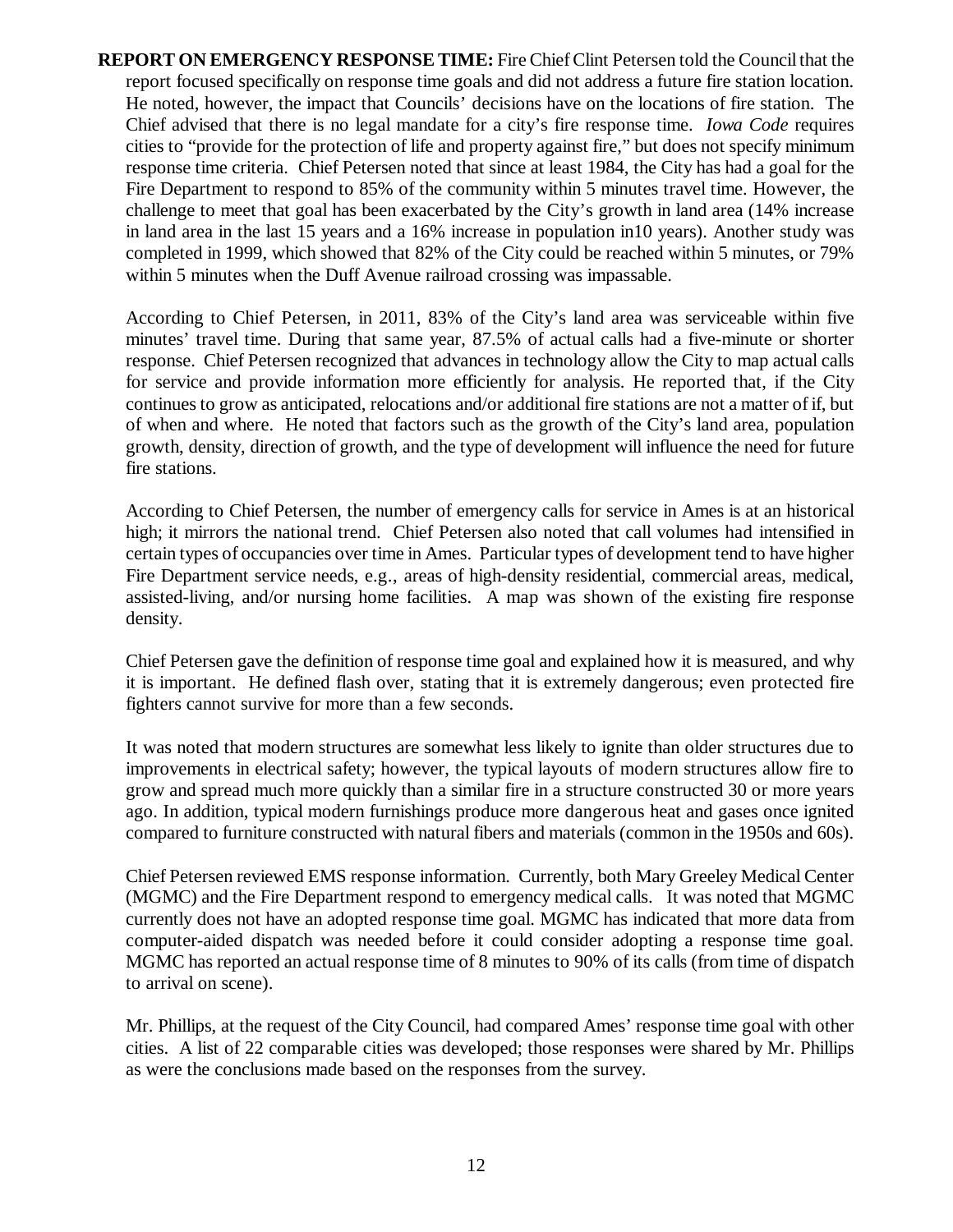City Manager Schainker noted that a response time goal was actually a performance measure. He emphasized that Ames is one of the few communities meeting its goal on a regular basis. Mr. Schainker said that the Council needs to decide what response time goal the City should have; how should response time be measured; who should adopt the response time goal; should there be separate response time goals for fire and medical calls; and what Council decisions can help the City better meet the response time performance measure.

Mr. Schainker told the Council that, in 1999, staff reported that a longer response time for industrial properties could be acceptable due to personnel trained in industrial safety, sprinklers, and fire brigades. In the event that the City moves forward with annexing land east of Interstate 35 as industrial reserve, fire response time will not likely be a barrier to doing so. It was noted by Mr. Schainker that most industrial land uses tend to have a low frequency of need for fire response. He said that a response time goal to the industrial area planned to the east could be longer than for the other parts of the City.

Regarding how response time should be measured, City Manager Schainker said that the typical method for measuring response time goals is based on actual calls for service. Measuring based on total land area with a certain travel time limit no longer appears to be the best approach. A more sophisticated method of measurement would be for the City to map actual calls for service and then project the calls for service anticipated upon full build-out in an area of potential annexation. The projections can be based on call densities for similar types of developments. Time-distance formulas are then used to calculate emergency response times based on actual and anticipated calls. Staff recommended benchmarking response times based on actual calls for service and using GIS projection data for planning decisions.

Chief Petersen agreed that a response time goal should be established as a performance measure. He noted that Ames is doing a good job in meeting its current goal.

Regarding should there be a separate response time goals for fire and medical calls, Mr. Schainker said that, in Ames, fire and medical assist response times can be tracked separately. Chief Petersen noted that two important changes have enhanced the City's medical assist capabilities: (1) Emergency Medical Dispatch, which allows dispatchers to gather better information about medical emergencies and deliver it to responders en route, and (2) purchase of three Automated External Defibrillators that have been placed in the three area cars (north, west, and south patrol areas). Defibrillators will be placed in all ten patrol cars by July 2012.

City Manager Schainker said that the annexation of new land will not cause an immediate failure to meet the response time goal. In the past, dropping below the fire response goal has not been used as an automatic trigger to initiate action to relocate or construct a station. Regarding what Council decisions could help the City better meet the response time performance measure, Mr. Schainker said that staff recommends that the City Council, through its land use and zoning decisions, attempt to place only developments with lower demands for service on the periphery of potential areas of annexation and place higher-demand developments closer to the existing urban core. He explained the land use strategy that was used for that recommendation. He also noted that several options were available to the Council to mitigate the danger posted by fire by improving fire protection requirements.

City Council Goodman suggested that averages not be used to propose a response time performance measure; actuals should be used.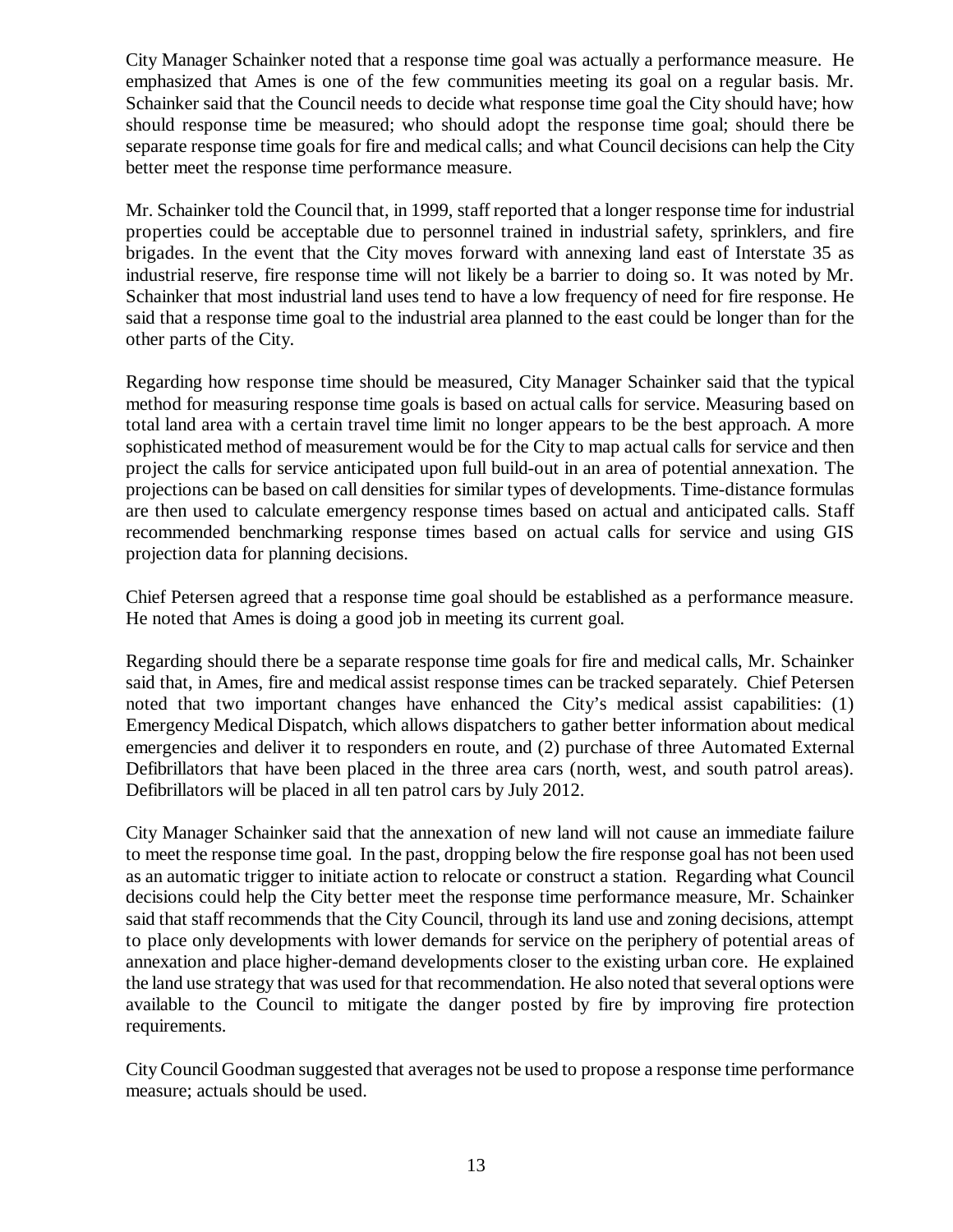City Manager Schainker stated that staff will provide additional information and options to the City Council for future action.

**HEARING ON SOUTH 4TH STREET WATER MAIN REPAIR:** Mayor Campbell opened the public hearing. No one wished to speak and the public hearing was closed.

Moved by Davis, seconded by Orazem, to adopt RESOLUTION NO. 12-222 approving final plans and specifications and awarding a contract to Synergy Contracting LLC of Bondurant, Iowa, in the amount of \$126,255.

Roll Call Vote: 6-0. Resolution declared adopted unanimously, signed by the Mayor, and hereby made a portion of these Minutes.

**HEARING ON 2011/12 ASPHALT PAVEMENT IMPROVEMENTS (BARR DRIVE AND INDIAN GRASS COURT):** The public hearing was opened by Mayor Campbell and closed after no one came forward to speak.

Moved by Davis, seconded by Orazem, to adopt RESOLUTION NO. 12-223 approving final plans and specifications and awarding a contract to Manatt's, Inc., of Ames, Iowa, in the amount of \$485,118.18.

Roll Call Vote: 6-0. Resolution declared adopted unanimously, signed by the Mayor, and hereby made a portion of these Minutes.

**HEARING ON UNIT NO. 8 FEEDWATER HEATER REPLACEMENT:** Mayor Campbell opened the public hearing. No one asked to speak, and the hearing was closed.

Moved by Goodman, seconded by Davis, to accept the report of bids and delay award of a contract. Vote on Motion: 6-0. Motion declared carried unanimously.

**ORDINANCE ADOPTING WATER AND SEWER RATES:** There was no one wishing to speak on the first reading of the ordinance.

Moved by Szopinski, seconded by Larson, to pass on first reading an ordinance adopting new water and sewer rates.

Roll Call Vote: 6-0. Motion declared carried unanimously.

## **ORDINANCE INCREASING ILLEGAL PARKING FINES AND REMOVING REFERENCES TO COINS AS FORM OF PAYMENT FOR PARKING METERS:** No one came forward to speak on first reading of the ordinance.

Moved by Davis, seconded by Larson, to pass on first reading an ordinance increasing illegal parking fines and removing all references to coins in the form of payment for parking meters. Roll Call Vote: 6-0. Motion declared carried unanimously.

**ORDINANCE ADOPTING** *2011 NATIONAL ELECTRIC CODE***:** Moved by Davis, seconded by Wacha, to pass on second reading an ordinance adopting the *2011 National Electric Code* with State and City of Ames amendments.

Roll Call Vote: 5-1. Voting aye: Davis, Goodman, Larson, Szopinski, Wacha. Voting nay: Orazem. Motion declared carried.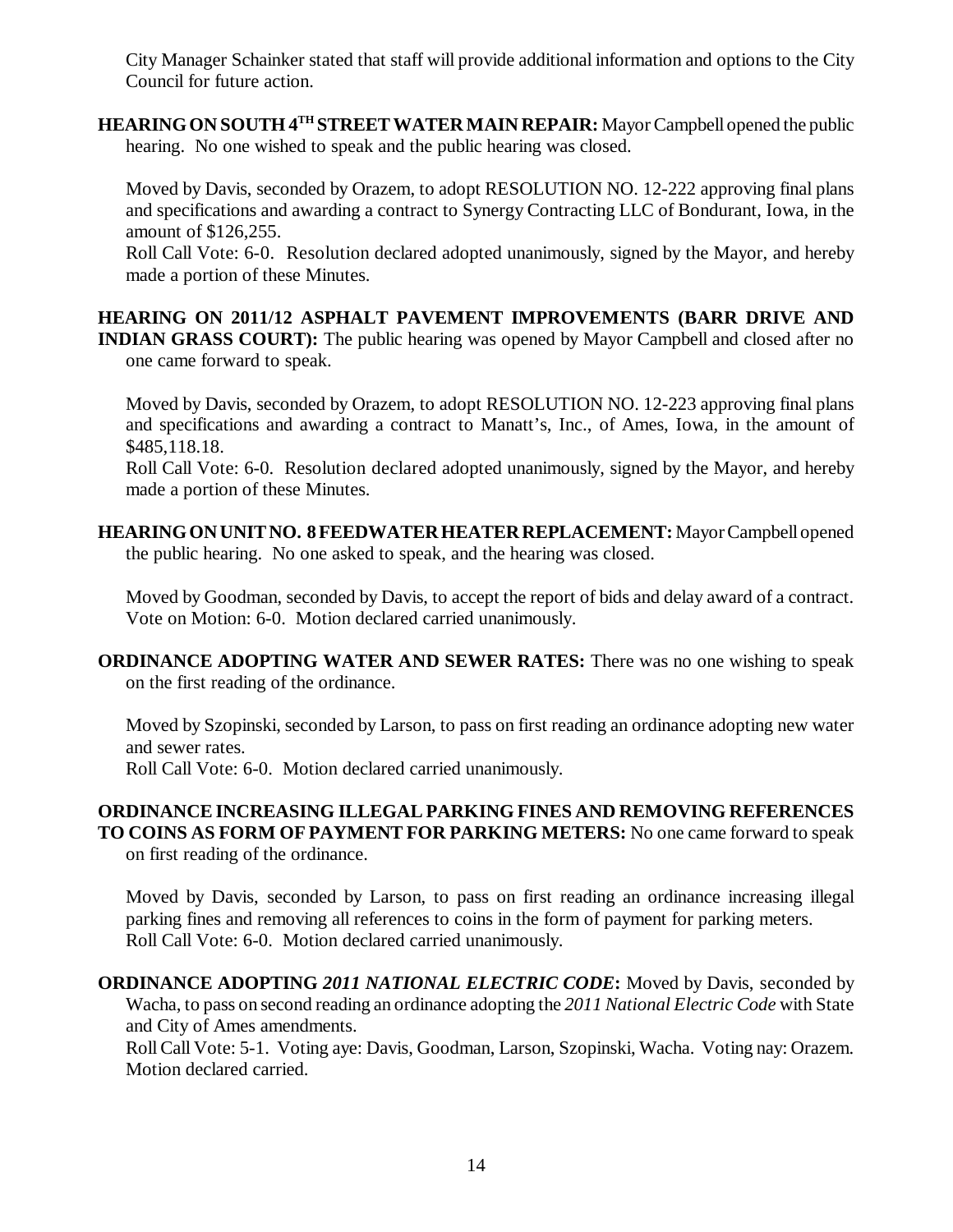**ORDINANCE TO CREATE SEPARATE LAND USE FOR DELAYED DEPOSIT SERVICE PROVIDERS AND ENACTING PROHIBITIONS:** Moved by Goodman, seconded by Wacha, to pass on second reading an ordinance to create a separate land use for delayed deposit service providers and enacting prohibitions against their locating in Highway-Oriented Commercial or Gateway Overlay Zones or within 1,000 feet of certain specified facilities. Roll Call Vote: 6-0. Motion declared carried unanimously.

**ZONING TEXT AMENDMENT RELATED TO DEFINITIONS OF "STORY" AND "BASEMENT:"** Moved by Goodman, seconded by Davis, to pass on third reading and adopt ORDINANCE NO. 4108 related to definitions of "story" and "basement."

Roll Call Vote: 6-0. Ordinance declared adopted unanimously, signed by the Mayor, and hereby made a portion of these minutes.

**TERM OF OFFICE FOR LIBRARY BOARD OF TRUSTEES:** Moved by Wacha, seconded by Davis, to pass on third reading ORDINANCE NO. 4109 changing the term of office commencement date for Library Board of Trustees from July 1 to April 1.

Roll Call Vote: 6-0. Ordinance declared adopted unanimously, signed by the Mayor, and hereby made a portion of these minutes.

**COUNCIL COMMENTS:** Moved by Wacha, seconded by Orazem, to refer to staff the letter from Youth and Shelter Services dated April 12, 2012, requesting to extend leasing agreement for Parking Lot P.

Vote on Motion: 6-0. Motion declared carried unanimously.

Moved by Davis, seconded by Orazem, to refer to City Manager Schainker for a memo pertaining to the new proposal contained in the letter from Fred Rose representing the Deery Brothers, specifically, what the expectations are regarding the lot, if it is a viable option, the pros/cons to it.

Council Member Orazem said that he was curious to know where the Department of Transportation is planning to go with the Highway 30 bridge. City Manager Schainker said the DOT was still studying that; the City will not have an answer in two weeks.

Noting that he had been consistently opposed to providing tax abatement for development in the floodway fringe, Council Member Wacha said he thought Mr. Rose's letter provided an interesting nuance to the Deery Brothers' proposed project. Due to that, he said he would be supporting the motion for staff to review it. In particular, Mr. Wacha thought that it might present an opportunity for the City to offset tax abatement, potentially dollar-for-dollar, with flood mitigation work that can be done now as opposed to years from now. He would like information about the value, as much as can be determined, of the proposed channel straightening as well as what effect it might have on the flow of water. In addition, he would like to know what staff's opinion is of the land that potentially would be given to the City, both in regards to flood mitigation and actual dollar value.

Vote on Motion: 6-0. Motion declared carried unanimously.

Council Member Szopinski commented that there had been much passion on both sides concerning the S.  $16<sup>th</sup>$  Street tax abatement request. She advised that her approach is to gather as much information as possible on each subject and then make her decision; she does not come to Council meetings with her mind already made up.